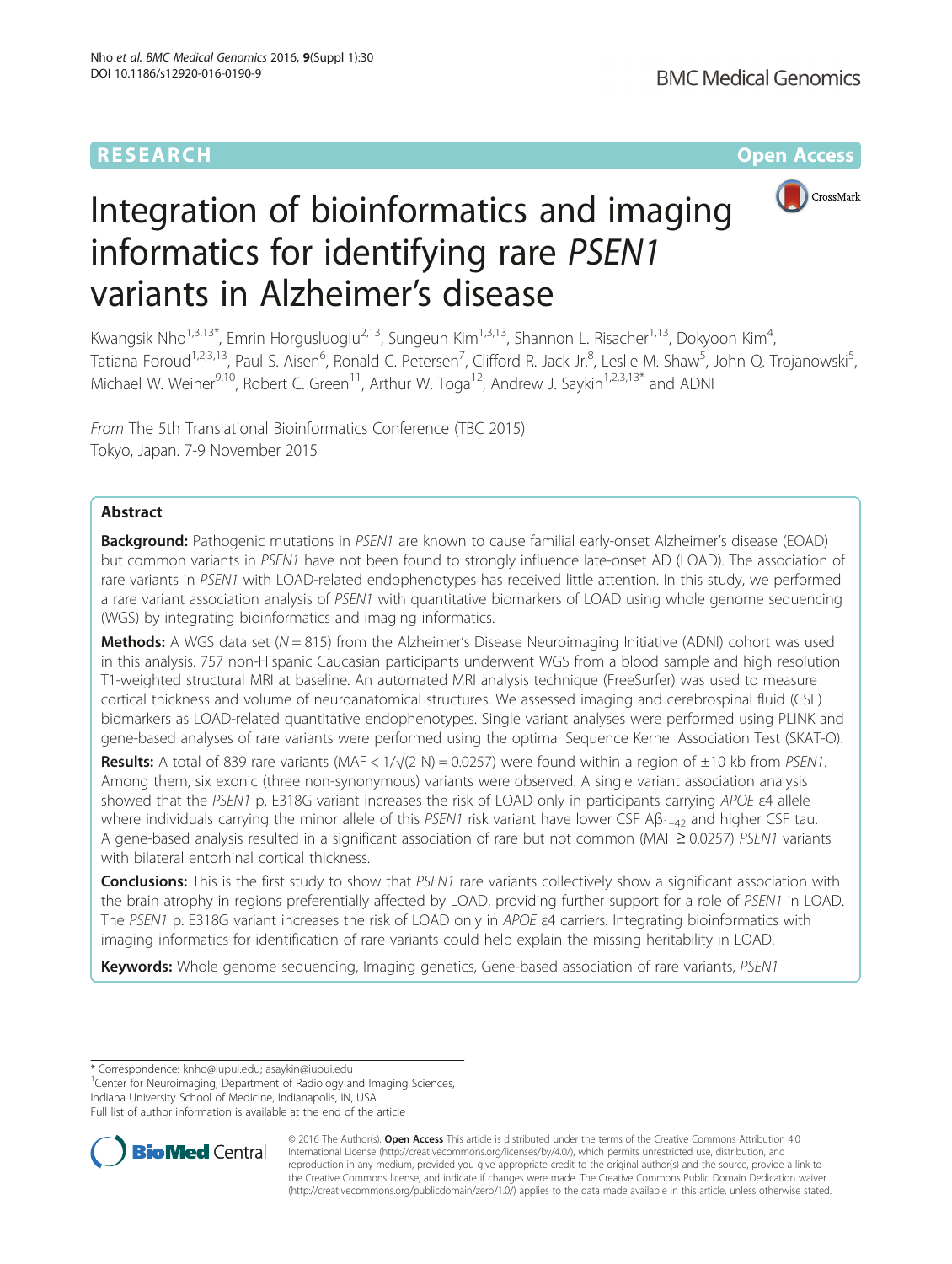## Background

Late-onset Alzheimer's disease (LOAD) is a progressive neurodegenerative condition with no validated disease modifying treatment. With the heritability of LOAD estimated to be as high as 80 %, a better understanding of the genetic susceptibility factors of LOAD would advance strategies for early detection and treatment [[1, 2](#page-6-0)]. Recent large-scale genome-wide association studies (GWAS) have identified and confirmed approximately twenty-one LOAD-associated genes in addition to APOE, whose  $\varepsilon$ 4 allele is the best established and the most significant genetic risk factor [\[3](#page-6-0)]. While about 50 % of LOAD heritability is accounted for by all of the known LOAD susceptibility genes including APOE, a substantial proportion of the heritability for LOAD remains to be identified [[1\]](#page-6-0). A growing body of evidence highlighting the role of rare variants has opened exciting avenues for discovering novel genetic factors to explain some of the missing heritability and facilitate a comprehensive understanding of LOAD.

Rapid advancement of next generation sequencing technologies has facilitated the search for genetic susceptibility factors that influence disease risk and become a key technique for detecting pathogenic variants in human diseases [[4\]](#page-6-0). Our understanding of the impact of the genetic variation on human diseases has been greatly advanced using high-throughput sequencing [\[5\]](#page-6-0). Whole genome sequencing (WGS) has been used to obtain the most comprehensive genetic variation of an individual and perform detailed evaluation of all genetic variation [[6\]](#page-6-0). Several sequencing-based association studies could identify functional risk variants with large effects on LOAD pathogenesis within TREM2, ABCA7, and PLD3 genes [\[7](#page-6-0)–[11](#page-6-0)].

Pathogenic mutations in PSEN1 are known to cause familial early-onset Alzheimer's disease (EOAD) but common variants in PSEN1 have not been found to strongly influence LOAD [\[12\]](#page-6-0). Thus, the association of rare variants in PSEN1 with LOAD-related endophenotypes has received little attention.

Accumulating evidence shows that common and rare risk variants are likely to co-exist at the same locus (known as pleomorphic risk loci) [\[13](#page-6-0)]. Deep re-sequencing-based association studies could identify functional risk variants within known susceptibility genes such as ABCA7 [\[10\]](#page-6-0). In this study, we performed a rare variant association analysis of PSEN1 with quantitative biomarkers of LOAD using WGS. Integration of bioinformatics and imaging informatics will provide a comprehensive and integrative approach to identifying a LOAD-specific genetic variation. In particular, imaging genetics combines neuroimaging such as MRI and PET with genetics for studying the influence of genetic variation on brain structure and function [[14](#page-6-0)]. Quantitative endophenotypes increase detection power for rare variant association analysis and give additional information to interpret the association of variants by suggesting potential biological mechanisms by which the identified variants could lead to disease [\[14](#page-6-0)].

## Methods

## Subjects

All individuals included in these analyses were participants in the Alzheimer's Disease Neuroimaging Initiative Phase 1 (ADNI-1) and its subsequent extensions (ADNI-GO/2). The initial phase (ADNI-1) was launched in 2003 to test whether serial magnetic resonance imaging (MRI), position emission tomography (PET), other biological markers, and clinical and neuropsychological assessment could be combined to measure the progression of MCI and early AD. The ADNI-1 participants were recruited from 59 sites across the U.S. and Canada and include approximately 200 cognitively normal older individuals (healthy controls (HC)), 400 patients diagnosed with MCI, and 200 patients diagnosed with early probable AD aged 55–90 years. ADNI-1 has been extended to its subsequent phases (ADNI-GO and ADNI-2) for followup for existing participants and additional new enrollments. Inclusion and exclusion criteria, clinical and neuroimaging protocols, and other information about ADNI have been published previously [\[15](#page-6-0)] and can be found at [www.adni-info.org](http://www.adni-info.org/). Demographic information, raw scan data, APOE and whole genome sequencing data, neuropsychological test scores, and diagnostic information are available from the ADNI data repository (<http://www.loni.usc.edu/ADNI/>). Written informed consent was obtained at the time of enrollment for imaging and genetic sample collection and protocols of consent forms were approved by each participating sites' Institutional Review Board (IRB).

## Whole genome sequencing (WGS) analysis

WGS was performed on blood-derived genomic DNA samples obtained from 817 ADNI participants. Samples were sequenced on the Illumina HiSeq2000 using paired-end read chemistry and read lengths of 100 bp ([www.illumina.com\)](http://www.illumina.com/). The resulting Illumina qseq files were converted into fastq files, a text-based format for storing both sequence reads and their corresponding quality information in Phred format. Quality checks and read statistics are performed on raw sequence data in FASTQ format using FastQC. Short-read sequences are mapped to the NCBI reference human genome (build 37.72) using BWA, allowing for up to two mismatches in each read [\[16](#page-6-0)]. During the alignment, we use only bases with Phred Quality > 15 in each read to include soft clipping of low-quality bases, retain only uniquely mapped pair-end reads, and remove potential PCR duplicates. After completing initial alignment, the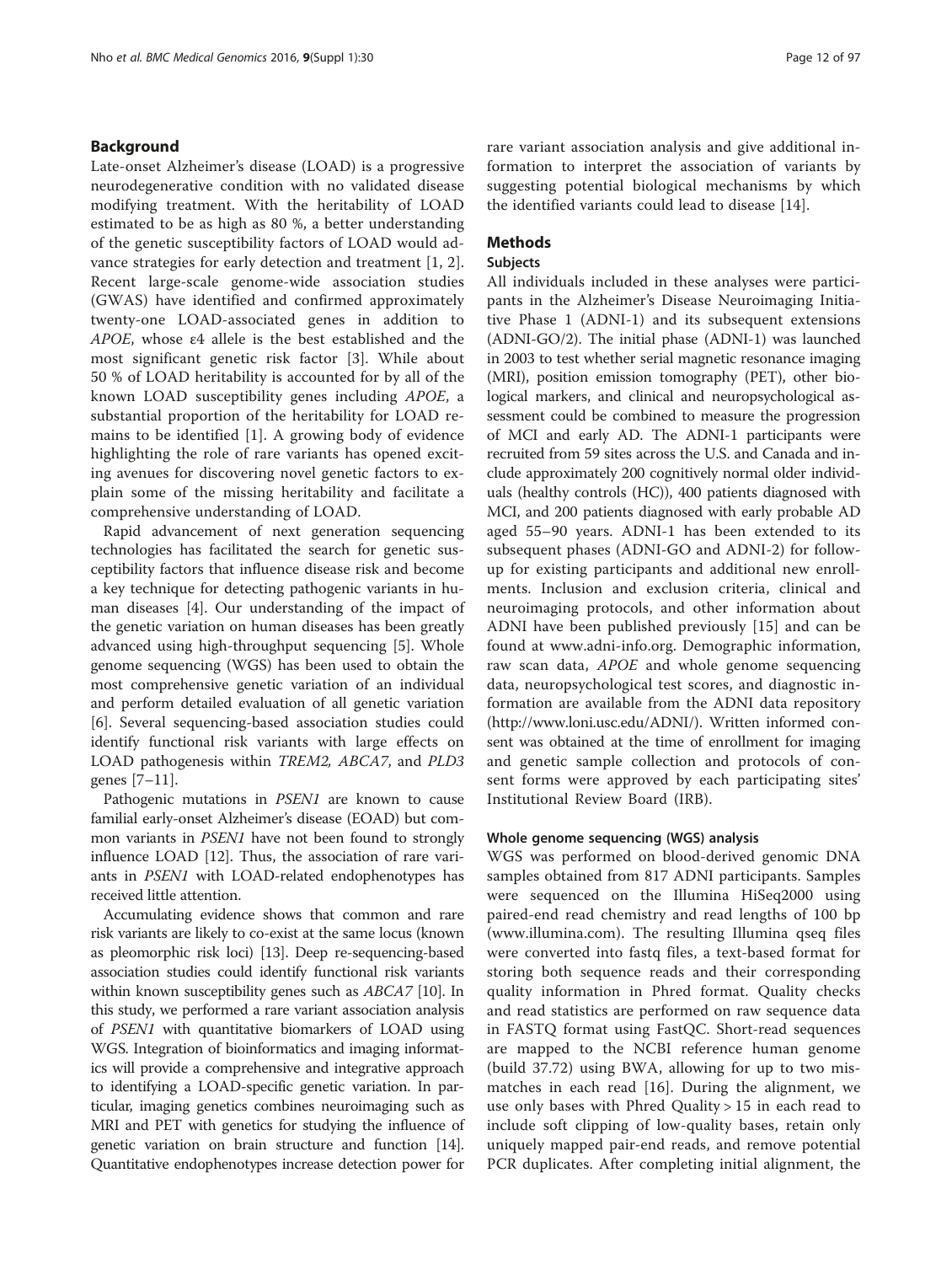alignment is further refined by locally realigning any suspicious reads. The reported base calling quality scores obtained from the sequencer are re-calibrated to account for covariates of base errors such as sequencing technology and machine cycle [[17](#page-6-0)]. Finally, the realigned reads are written to a BAM file for further analysis. The analysis-ready BAM files are analyzed to identify all variants with statistical evidence for an alternate allele present among samples using GATK HaplotypeCaller for multi-sample variant callings [[17](#page-6-0)]. For variants which pass recommended variation quality criteria, ANNOVAR is used to annotate all variants (SNPs (single nucleotide polymorphism) and short insertion/deletions (indels)) [\[18\]](#page-6-0). We performed standard quality control procedures in WGS to assess the quality of WGS and to remove individuals and genetic variants with poor quality. We excluded variants that did not pass the variant quality score recalibration step using GATK in the WGS analysis pipeline and we removed variants whose genotype quality (GQ) scores < 20. The quality of the variant calls was assessed by comparing sequencing-derived SNPs with those obtained from the Illumina Omni 2.5 M genotyping array in order to estimate the concordance rate for each individual. Among 817 subjects, two subjects had concordance rates less than 99 % and had been removed from our analysis. The remaining subjects had a mean concordance rate of 99.9 % (Fig. 1).

## Subject selection

Since population stratification is known to cause spurious association in disease studies, we restricted our analyses to only subjects that clustered with CEU (Utah residents with Northern and Western European ancestry from the CEPH collection) + TSI (Toscani in Italia) populations using HapMap 3 genotype data and the multidimensional scaling (MDS) analysis ([www.hapmap.org\)](http://www.hapmap.org/) [\[19](#page-6-0)].

## CSF measurements

Baseline CSF samples were obtained using previously reported methods for 3 CSF measurements (Amyloid-β 1– 42 peptide ( $A\beta_{1-41}$ ), total tau (t-tau), and tau phosphory-lated at the threonine 181 (p-tau<sub>181p</sub>)) as described [\[20](#page-6-0)]. Subjects who had at least one value greater or smaller than 4 SD (standard deviation) from the mean value of each of 3 CSF variables were removed from the analysis as extreme outliers [[20](#page-6-0)].

### Imaging processing

T1-weighted brain MRI scans at baseline were acquired using a sagittal 3D MP-RAGE sequence following the ADNI MRI protocol [[21](#page-6-0)]. As detailed in previous studies [[22](#page-6-0)], a widely employed automated MRI analysis technique was used to process MRI scans: FreeSurfer V5.1 software [\(http://surfer.nmr.mgh.harvard.edu/\)](http://surfer.nmr.mgh.harvard.edu/). FreeSurfer was used to process and extract brain-wide target MRI imaging phenotypes (region volume and cortical thickness)

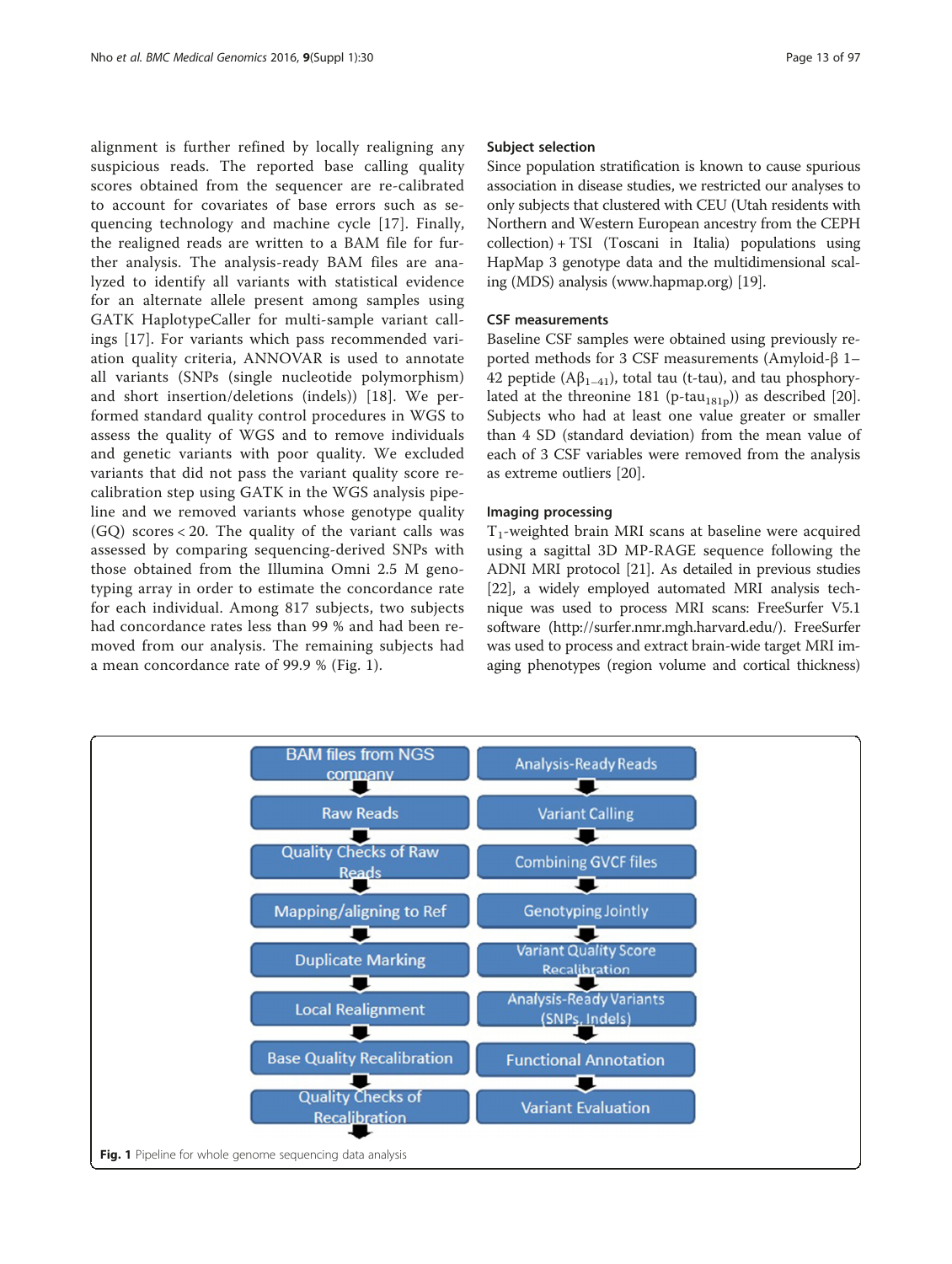by automated segmentation and parcellation. The cortical surface was reconstructed to measure thickness at each vertex on surface. The cortical thickness was calculated by taking the Euclidean distance between the grey/white boundary and the grey/cerebrospinal fluid (CSF) boundary at each vertex on surface. For surface-based comparison of the cortical thickness, all individual cortical surfaces were registered to a common surface template, which was an average created from all cognitively normal control subjects. The cortical thickness was smoothed with 10 mm FWHM Gaussian kernel to improve the signal-tonoise ratio and statistical power.

#### Statistical analysis

Using all WGS-identified SNPs in the PSEN1 gene region, we performed a gene-based analysis of rare variants with the optimal Sequence Kernel Association Test (SKAT-O) [[23](#page-6-0)]. Rare variants were defined as variants with less than  $1/\sqrt{2}$  N) = 0.0257 minor allele frequency (MAF) in our WGS sample. SKAT-O, which is an optimal unified approach for testing the association between rare variants and phenotypes in sequencing association studies and allows for heterogeneous effect of all variants within each gene, performed a score test for the model that includes the variants within each gene. Burden tests collapse information for multiple rare variants into a single genetic score and test for association of the score with a trait of interest [\[24\]](#page-6-0). In this study, we used the Morris and Zeggini (MZ) test as a burden test [\[25\]](#page-6-0). The MZ test uses a dominant genetic model to compute genetic scores as the number of rare variants for which an individual carries at least one copy of the minor allele [\[24\]](#page-6-0). The burden tests are powerful when a large proportion of variants are causal and effects are in the same direction. We performed association analysis using all SNPs. A single rare variant association analysis was tested using linear regression under a dominant genetic model in PLINK. Potential confounding factors (age, gender, years of education, intracranial volume (ICV), and MRI field strength) were used as covariates.

Table 1 Demographic characteristics of study participants

|                                              | НC         | <b>EMCI</b> | <b>LMCI</b> | AD         |
|----------------------------------------------|------------|-------------|-------------|------------|
| N                                            | 259        | 219         | 232         | 47         |
| Gender (M/F)                                 | 132/127    | 121/98      | 148/84      | 30/17      |
| Age                                          | 74.3 (5.5) | 71.1(7.4)   | 73.2 (7.3)  | 75.2 (9.3) |
| Education                                    | 16.5(2.7)  | 16.0(2.7)   | 16.1(3.0)   | 15.7(2.7)  |
| <b>MMSE</b>                                  | 29.1 (1.2) | 28.4 (1.5)  | 27.5(1.7)   | 22.9(2.0)  |
| $APOE$ ( $\varepsilon$ 4-/ $\varepsilon$ 4+) | 189/70     | 132/87      | 113/119     | 14/33      |
|                                              |            |             |             |            |

Values given are means (standard deviation), MMSE mini-mental state examination, HC cognitive normal older adult, EMCI early mild cognitive impairment (MCI), LMCI late MCI, AD Alzheimer's disease

**Table 2** Single nucleotide polymorphisms (SNP) within  $PSEN1 \pm 10$ kilobase (kb)

| Common SNP<br>$(MAF \ge 0.0257)$ | Novel 5 | intronic: 4; downstream: 1                                                                       |
|----------------------------------|---------|--------------------------------------------------------------------------------------------------|
|                                  |         | Known 181 intergenic: 35; intronic: 141; 3' UTR: 7;<br>up (down) stream: 3                       |
| Rare SNP<br>(MAF < 0.0257)       | Novel   | 498 intergenic: 99; intronic: 372; exonic: 2; 3'<br>UTR: 15; 5' UTR: 1; up (down) stream: 9      |
|                                  |         | Known 341 intergenic: 57; intronic: 257; exonic: 4; 3'<br>UTR: 19; 5'UTR: 5; up (down) stream: 3 |

## Results

A total of 757 participants met criteria (quality controls and population stratification) for inclusion in analysis. There were 47 patients with Alzheimer's disease (AD), 219 patients with early mild cognitive impairment (MCI), 232 patients with late MCI, and 259 cognitively normal older adults (HC) (Table 1). As expected, AD patients were found to have significantly lower Mini-Mental State Examination (MMSE) scores. Furthermore, the APOE ε4 allele frequency was significantly higher in patients with AD.

## Sequencing of the PSEN1 gene region

From an established WGS analysis pipeline, we found a total of  $1,025$  SNPs within a region of  $\pm 10$  kb from PSEN1. Among 1,025 variants, there are 186 common (minor allele frequency  $(MAF) \ge 0.0257$ ) and 839 rare SNPs (MAF < 0.0257). Of 6 exonic rare variants, we found 3 nonsynonymous SNPs (Table 2).

## Association of a PSEN1 rare variant p. E318G with CSF Biomarkers

To replicate the previous finding the risk variant (p. E318G) in PSEN1 is significantly associated with LOAD-specific biomarkers, we performed an association using CSF biomarkers  $A\beta_{1-42}$  and t-tau, biomarkers of LOADassociated pathologic changes in the brain. 583 participants with WGS data also had CSF biomarkers. A single variant association analysis showed that the PSEN1 p. E318G variant was significantly associated with CSF biomarkers and increased the risk of LOAD in participants with *APOE*  $\varepsilon$ 4 allele ( $p$  < 0.05; Table 3). Individuals carrying the minor allele of the PSEN1 risk variant have lower CSF  $A\beta_{1-42}$  and higher CSF t-tau. However, the PSEN1 p. E318G variant was not significantly associated with CSF biomarkers in participant group not carrying APOE ε4 allele. The percentage of participants without

Table 3 Association results (p-values) of PSEN1 p. E318G variant for quantitative trait analysis using a dominant model

|             | All participants<br>$(N = 583)$ | Participants with<br>APOE $\varepsilon$ 4 (N = 234) | Participants without<br>APOE $\varepsilon$ 4 (N = 349) |
|-------------|---------------------------------|-----------------------------------------------------|--------------------------------------------------------|
| $AB_{1-42}$ | 0.6199                          | 0.0254                                              | 0.2733                                                 |
| t-tau       | 0.3795                          | 0.0125                                              | 0.8673                                                 |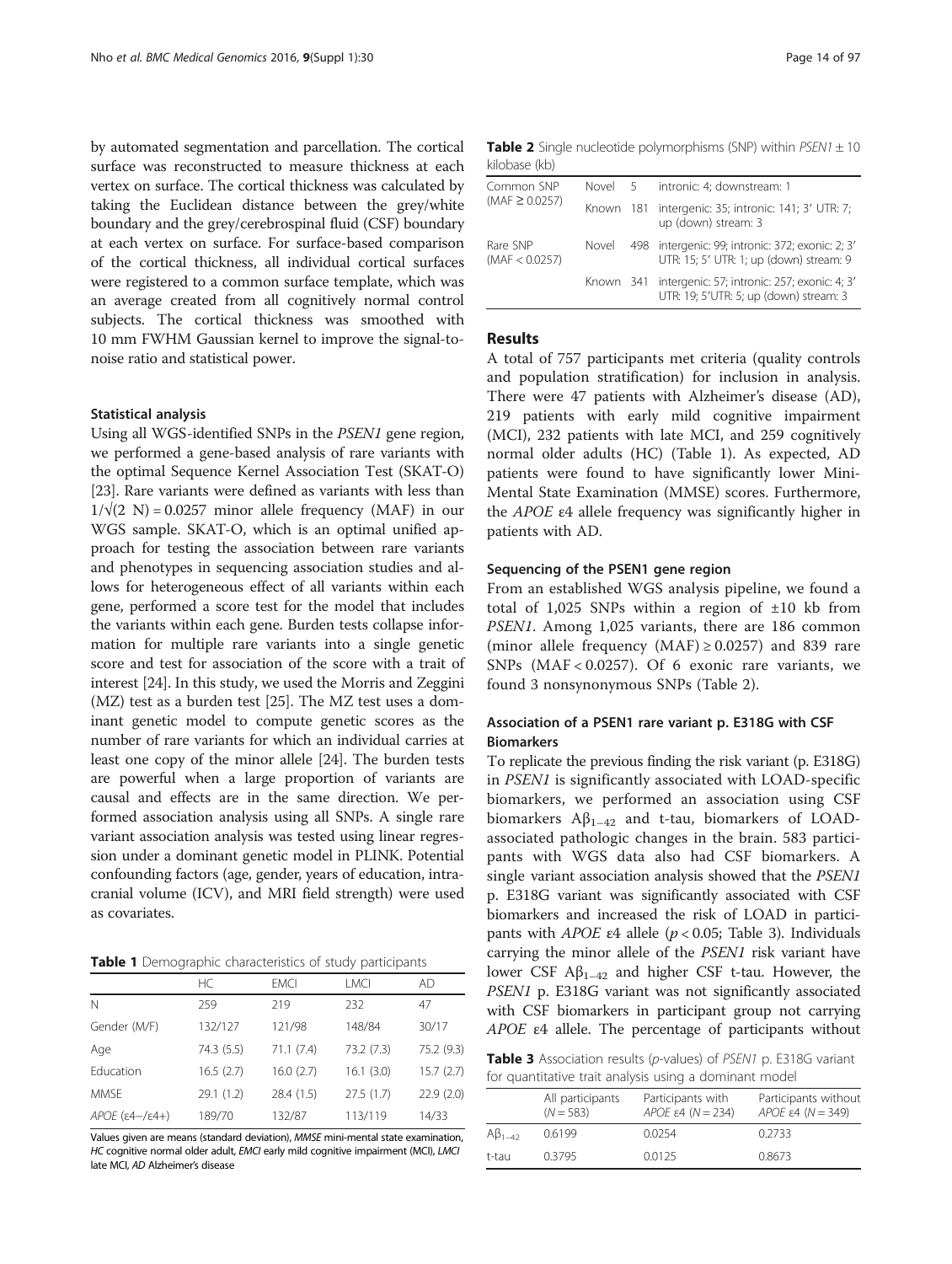<span id="page-4-0"></span>APOE ε4 allele having the minor allele (G) of PSEN1 p. E318G is 6 % (21 participants), which is two times higher than that of participants with APOE ε4 allele (3 %; 7 participants) having the minor allele of PSEN1 p. E318G. Furthermore, the PSEN1 p. E318G variant was not significantly associated with CSF biomarkers in all participants regardless of the APOE ε4 status.

## Gene-based association of PSEN1 rare variants with LOAD-specific imaging biomarkers

To test the hypothesis that PSEN1 rare variants would be associated with structural changes in LOAD-related brain regions, we assessed entorhinal cortical thickness (EntCtx) as LOAD-related quantitative endophenotypes based on prior studies indicating that regional structural brain change in LOAD occurs initially and most severely in the entorhinal cortex and hippocampus before spreading throughout the entire brain [\[26\]](#page-6-0). Of the 755 of the 757 participants with WGS data, had usable high resolution T1-weighted structural MRI at baseline.

Gene-based association analysis of rare SNPs in the PSEN1 gene with both SKAT-O and a burden test resulted that PSEN1 rare variants were significantly associated with entorhinal cortical thickness after correction for multiple comparisons. The significant association was increased after adjustment for the *APOE*  $\varepsilon$ 4 status ( $p$  < 0.05; Table 4).

| <b>Table 4</b> Gene-based association results (p-values) for imaging |
|----------------------------------------------------------------------|
| biomarkers (entorhinal cortical thickness (EntCtx)) using rare       |
| variants (MAF $<$ 0.0257)                                            |

|              | Burden SKAT-O |       | SKAT-O after adjusting for APOE $\varepsilon$ 4<br>status |
|--------------|---------------|-------|-----------------------------------------------------------|
| Left FntCtx  | 0.009         | 0.015 | 0.010                                                     |
| Right EntCtx | 0.027         | 0.046 | 0.032                                                     |

To examine the cortical topography of all rare variants in PSEN1, an unbiased whole-brain multivariate analysis of cortical thickness was performed on a vertex-by-vertex basis to detect additional regions of association. We collapsed all rare variants into single risk score by combining minor allele counts into a single risk score with a dominant genetic model. A general linear model was constructed using age, gender, year of education, MRI field strength, and ICV as covariates. A random field theory based adjustment was used to correct for multiple comparisons to retain a 0.05 level of significance. Figure 2 displays the results of the main effect of all rare variants after adjusting for APOE ε4 status. Highly significant clusters associated with the risk score were found in bilateral temporal, bilateral parietal, and right frontal lobes regions (Table [5\)](#page-5-0), where subjects having high risk scores showed thinner mean



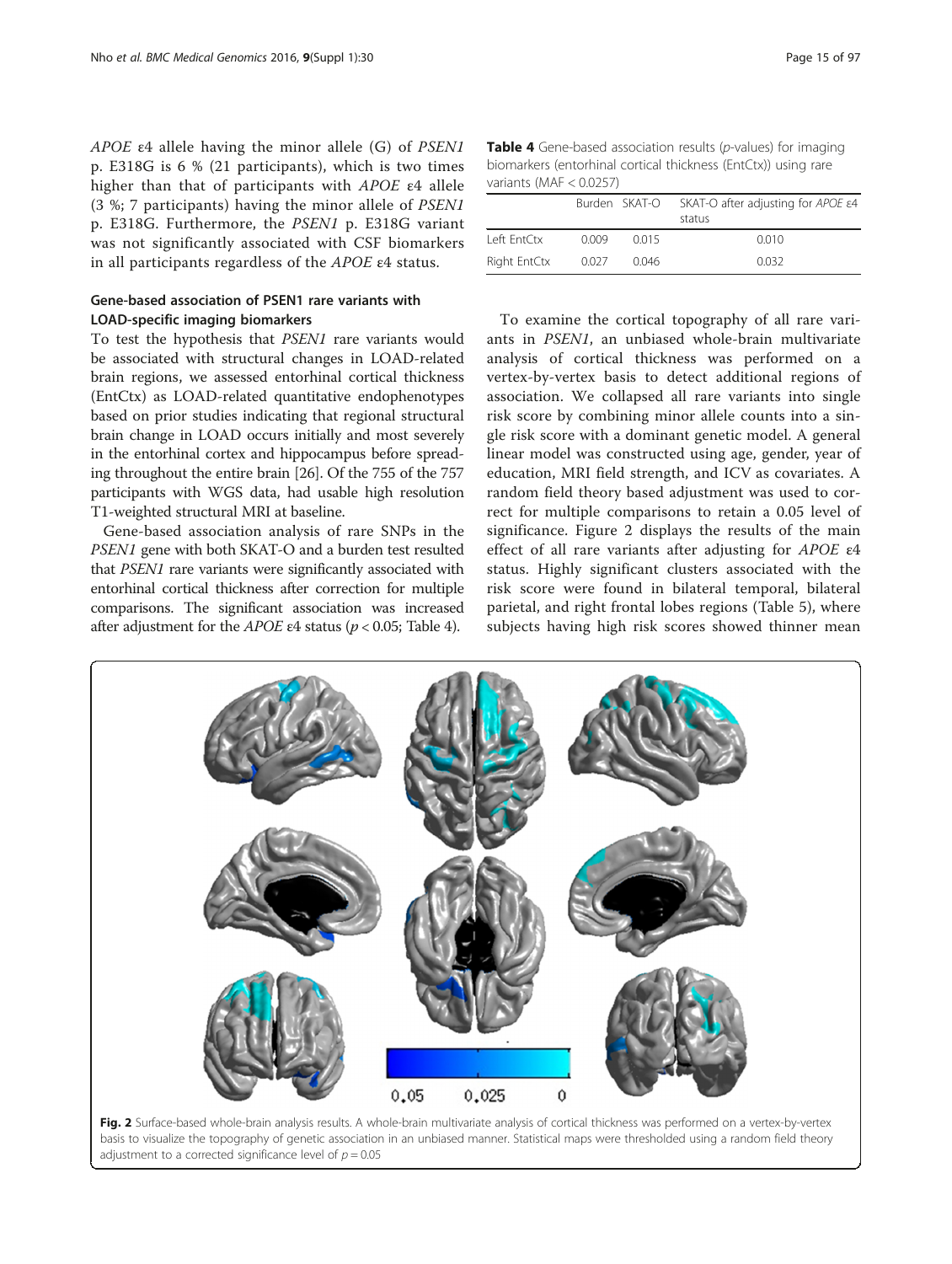<span id="page-5-0"></span>cortical thickness compared with the participants having lower risk scores (Fig. [2\)](#page-4-0).

## Association of common SNPs in the PSEN1 gene with LOAD-specific imaging biomarkers

A single variant and a gene-based association analyses of common SNPs in the PSEN1 gene identified no significant association with entorhinal cortical thickness passed a multiple comparison correction (data not shown).

## Discussion and Conclusions

An association analysis of rare variants was performed on 757 ADNI WGS samples to investigate the influence of genetic variation in the PSEN1 gene on LOAD-related imaging biomarkers. To our knowledge, this is the first study to show that PSEN1 rare variants collectively show a significant association with the brain atrophy in regions preferentially affected by LOAD using integrated informatics methodologies. Our results indicated that rare variants in PSEN1 were significantly associated with cortical thickness after correction for multiple comparisons and the significant association was increased after adjustment for the APOE ε4 status.

PSEN1 regulates APP processing by affecting on gamma secretase enzyme which cleaves amyloid precursor protein (APP) and regulates amyloid-β accumulation which is a pathological hallmark of AD [\[27](#page-6-0)]. In addition, PSEN1 plays an important role in Notch signaling pathway through the cleavage of the Notch receptor and Wnt signaling pathway [[28, 29\]](#page-6-0). PSEN1 locates on chromosome 14 and mutations in this gene are autosomal dominant and cause the early-onset AD [[30](#page-6-0)]. Large-scale genome-wide association study (GWAS) showed that none of SNPs at the PSEN1 locus reached to genome-wide significance [\[31\]](#page-6-0). Association studies investigating rare coding variants on the gene showed that rare variants in PSEN1 were associated with sporadic LOAD [[32](#page-7-0), [33\]](#page-7-0) and PSEN1 p. E318G variant increased the risk of LOAD only in participants carrying APOE ε4 allele [\[12](#page-6-0)].

Table 5 Clusters significantly associated with polygenic risk scores of all rare variants within PSEN1 after multiple testing correction

| Cluster        | Cluster size<br>(# of vertex) | Anatomic localization | Corrected p-value     |
|----------------|-------------------------------|-----------------------|-----------------------|
|                | 3,798                         | right frontal lobe    | $8.96 \times 10^{-6}$ |
| $\mathcal{L}$  | 4,247                         | right frontal lobe    | $2.29 \times 10^{-5}$ |
| $\mathcal{R}$  | 3,436                         | right parietal lobe   | $1.23 \times 10^{-4}$ |
| $\overline{4}$ | 2,718                         | left frontal lobe     | $7.11 \times 10^{-3}$ |
| $\overline{5}$ | 1.915                         | left temporal lobe    | $2.04 \times 10^{-2}$ |
| 6              | 2,078                         | left temporal lobe    | $3.33 \times 10^{-2}$ |

Performing advanced sequencing data analysis (bioinformatics) and human brain imaging analysis (imaging informatics) in an integrated approach enables us to identify blood-based biomarkers for risk or protection of LOAD, leading to an improved early diagnosis and prognosis, using LOAD-specific endophenotypes. Furthermore, use of quantitative endophenotypes substantially increase detection power for rare variant association analysis and holds great promise for discovery of variation mechanically related to AD pathophysiology. Confirmation of our results in independent and larger cohorts will be warranted.

In conclusion, we used whole genome sequencing to perform an association analysis of rare variants in PSEN1 with LOAD-related imaging biomarkers. Our results illustrate the potential of integration of informatics methodologies to identify novel diagnostic/therapeutic targets for LOAD and understand the genetics and pathobiology of LOAD.

#### Acknowledgements

Data used in preparation of this article were obtained from the Alzheimer's Disease Neuroimaging Initiative (ADNI) database (adni.loni.usc.edu). As such, the investigators within the ADNI contributed to the design and implementation of ADNI and/or provided data but did not participate in analysis or writing of this report. A complete listing of ADNI investigators can be found at: [http://adni.loni.usc.edu/wp-content/uploads/how\\_to\\_apply/](http://adni.loni.usc.edu/wp-content/uploads/how_to_apply/ADNI_Acknowledgement_List.pdf) [ADNI\\_Acknowledgement\\_List.pdf.](http://adni.loni.usc.edu/wp-content/uploads/how_to_apply/ADNI_Acknowledgement_List.pdf)

Data collection and sharing for this project was funded by the Alzheimer's Disease Neuroimaging Initiative (ADNI) (National Institutes of Health Grant U01 AG024904) and DOD ADNI (Department of Defense award number W81XWH-12-2-0012). ADNI is funded by the National Institute on Aging, the National Institute of Biomedical Imaging and Bioengineering, and through generous contributions from the following: Alzheimer's Association; Alzheimer's Drug Discovery Foundation; BioClinica, Inc.; Biogen Idec Inc.; Bristol-Myers Squibb Company; Eisai Inc.; Elan Pharmaceuticals, Inc.; Eli Lilly and Company; F. Hoffmann-La Roche Ltd and its affiliated company Genentech, Inc.; GE Healthcare; Innogenetics, N.V.; IXICO Ltd.; Janssen Alzheimer Immunotherapy Research & Development, LLC.; Johnson & Johnson Pharmaceutical Research & Development LLC.; Medpace, Inc.; Merck & Co., Inc.; Meso Scale Diagnostics, LLC.; NeuroRx Research; Novartis Pharmaceuticals Corporation; Pfizer Inc.; Piramal Imaging; Servier; Synarc Inc.; and Takeda Pharmaceutical Company. The Canadian Institutes of Health Research is providing funds to support ADNI clinical sites in Canada. Private sector contributions are facilitated by the Foundation for the National Institutes of Health ([www.fnih.org](http://www.fnih.org/)). The grantee organization is the Northern California Institute for Research and Education, and the study is coordinated by the Alzheimer's Disease Cooperative Study at the University of California, San Diego. ADNI data are disseminated by the Laboratory for Neuro Imaging at the University of Southern California. Samples from the National Cell Repository for AD (NCRAD), which receives government support under a cooperative agreement grant (U24 AG21886) awarded by the National Institute on Aging (AIG), were used in this study. Funding for the WGS was provided by the Alzheimer's Association and the Brin Wojcicki Foundation. Additional support for data analysis was provided by NLM R00 LM011384, NIA R01 AG19771, NIA P30 AG10133, DOD W81XWH-14-2-0151, NCAA 14132004, and NCATS UL1 TR001108.

#### Declaration

Publication of this article has been funded by NIH U01 AG024904. This article has been published as part of BMC Medical Genomics Volume 9 Supplement 1, 2016. Selected articles from the 5th Translational Bioinformatics Conference (TBC 2015): medical genomics. The full contents of the supplement are available online [https://bmcmedgenomics.biomedcentral.com/articles/](https://bmcmedgenomics.biomedcentral.com/articles/supplements/volume-9-supplement-1) [supplements/volume-9-supplement-1](https://bmcmedgenomics.biomedcentral.com/articles/supplements/volume-9-supplement-1).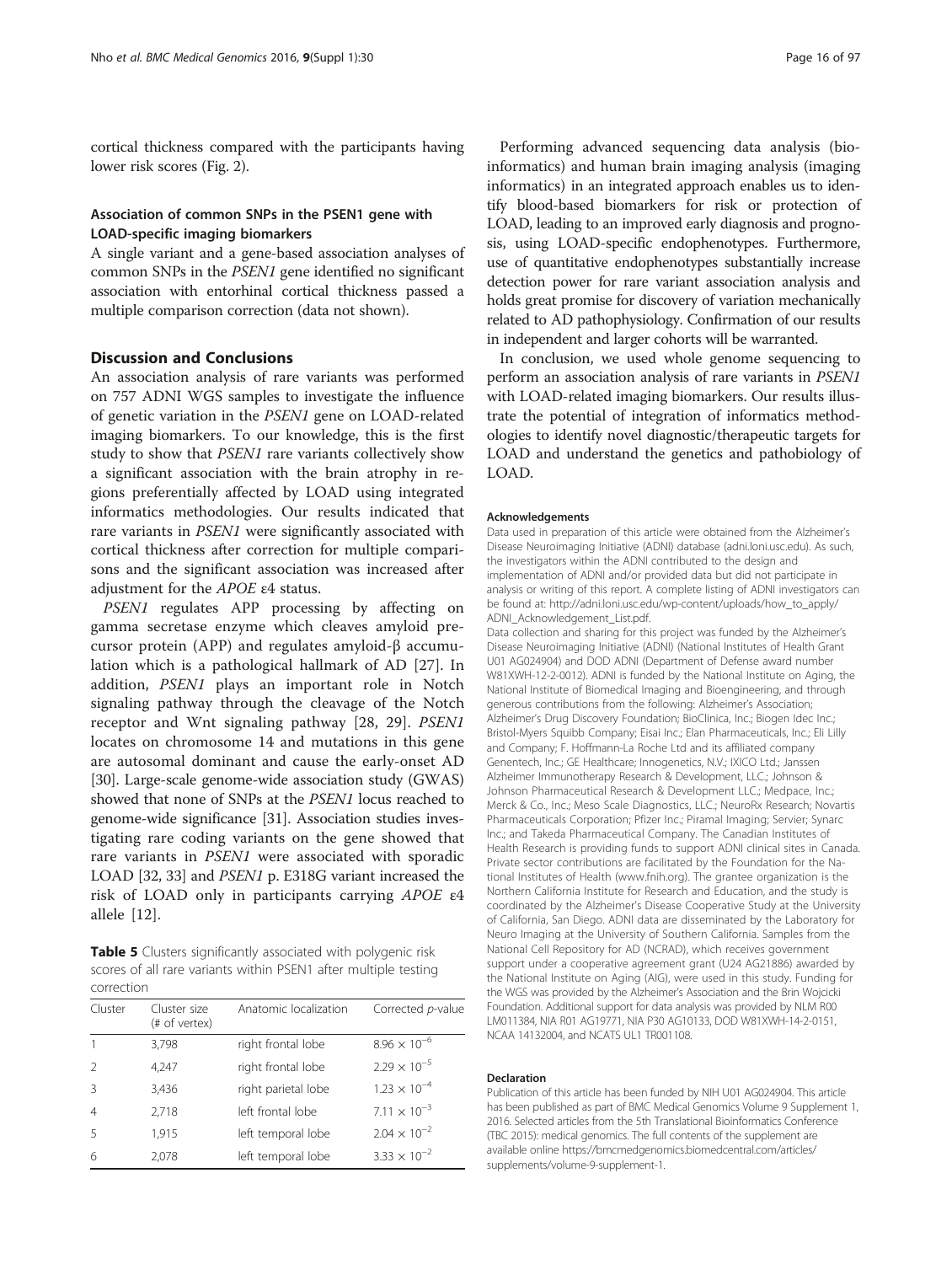### <span id="page-6-0"></span>Availability of data and materials

Demographic information, raw neuroimaging scan data, APOE and whole genome sequencing data, neuropsychological test scores, and diagnostic information are available from the ADNI data repository (<http://www.loni.usc.edu/ADNI/>).

#### Authors' contributions

All authors contributed substantively to this work. KN, EH, SK, SLR, and AJS were involved in study conception and design. KN, EH, DK, and AJS were involved in data organization, whole genome sequencing analysis and statistical analyses. TF, PSA, RCP, RCG, CRJ, LMS, JQT, RCG, AWT, MWW and AJS were involved in coordination and data collection and processing for ADNI. KN and AJS drafted the report and prepared all figures and tables. All authors were involved in reviewing and editing of the manuscript. All authors read and approved the final manuscript.

#### Competing interests

The authors declare that they have no competing interests.

#### Consent for publication

Not applicable.

#### Ethics approval and consent to participate

Written informed consent was obtained at the time of enrollment for imaging and genetic sample collection and protocols of consent forms were approved by each participating sites' Institutional Review Board (IRB).

#### Author details

<sup>1</sup>Center for Neuroimaging, Department of Radiology and Imaging Sciences, Indiana University School of Medicine, Indianapolis, IN, USA. <sup>2</sup>Department of Medical and Molecular Genetics, Indiana University School of Medicine, Indianapolis, IN, USA. <sup>3</sup>Center for Computational Biology and Bioinformatics, Indiana University School of Medicine, Indianapolis, IN, USA. <sup>4</sup> Department of Biochemistry and Molecular Biology, Pennsylvania State University, University Park, PA, USA. <sup>5</sup>Department of Pathology and Laboratory Medicine, University of Pennsylvania School of Medicine, Philadelphia, PA, USA. <sup>6</sup>Keck School of Medicine of USC, University of Southern California, Los Angeles, CA, USA. 7 Department of Neurology, Mayo Clinic Minnesota, Rochester, MN, USA. 8 Department of Radiology, Mayo Clinic Minnesota, Rochester, MN, USA. 9 Departments of Radiology, Medicine, and Psychiatry, University of California-San Francisco, San Francisco, CA, USA. <sup>10</sup>Department of Veterans Affairs Medical Center, San Francisco, CA, USA. 11Division of Genetics, Department of Medicine, Brigham and Women's Hospital and Harvard Medical School, Boston, MA, USA. 12The Institute for Neuroimaging and Informatics and Laboratory of Neuro Imaging, Keck School of Medicine of USC, University of Southern California, Los Angeles, CA, USA. <sup>13</sup>Indiana Alzheimer Disease Center, Indiana University School of Medicine, Indianapolis, IN, USA.

### Published: 12 August 2016

#### References

- 1. Ridge PG, Mukherjee S, Crane PK, Kauwe JS, Alzheimer's Disease Genetics C. Alzheimer's disease: analyzing the missing heritability. PLoS ONE. 2013;8: e79771.
- 2. Gatz M, Pedersen NL, Berg S, Johansson B, Johansson K, et al. Heritability for Alzheimer's disease: the study of dementia in Swedish twins. J Gerontol A Biol Sci Med Sci. 1997;52:M117–25.
- Lambert JC, Ibrahim-Verbaas CA, Harold D, Naj AC, Sims R, et al. Metaanalysis of 74,046 individuals identifies 11 new susceptibility loci for Alzheimer's disease. Nat Genet. 2013;45:1452–8.
- 4. Esteban-Jurado C, Vila-Casadesus M, Garre P, Lozano JJ, Pristoupilova A, et al. Whole-exome sequencing identifies rare pathogenic variants in new predisposition genes for familial colorectal cancer. Genet Med. 2015;17:131–42.
- van Dijk EL, Auger H, Jaszczyszyn Y, Thermes C. Ten years of nextgeneration sequencing technology. Trends Genet. 2014;30:418–26.
- 6. Cirulli ET, Goldstein DB. Uncovering the roles of rare variants in common disease through whole-genome sequencing. Nat Rev Genet. 2010;11:415–25.
- 7. Guerreiro R, Hardy J. TREM2 and neurodegenerative disease. N Engl J Med. 2013;369:1569–70.
- 8. Guerreiro RJ, Lohmann E, Bras JM, Gibbs JR, Rohrer JD, et al. Using exome sequencing to reveal mutations in TREM2 presenting as a frontotemporal dementia-like syndrome without bone involvement. JAMA Neurol. 2013;70:78–84.
- 9. Guerreiro R, Wojtas A, Bras J, Carrasquillo M, Rogaeva E, et al. TREM2 variants in Alzheimer's disease. N Engl J Med. 2013;368:117–27.
- 10. Steinberg S, Stefansson H, Jonsson T, Johannsdottir H, Ingason A, et al. Lossof-function variants in ABCA7 confer risk of Alzheimer's disease. Nat Genet. 2015;47:445–7.
- 11. Cruchaga C, Karch CM, Jin SC, Benitez BA, Cai Y, et al. Rare coding variants in the phospholipase D3 gene confer risk for Alzheimer's disease. Nature. 2014;505:550–4.
- 12. Benitez BA, Karch CM, Cai Y, Jin SC, Cooper B, et al. The PSEN1, p. E318G variant increases the risk of Alzheimer's disease in APOE-epsilon4 carriers. PLoS Genet. 2013;9:e1003685.
- 13. Singleton A, Hardy J. A generalizable hypothesis for the genetic architecture of disease: pleomorphic risk loci. Hum Mol Genet. 2011;20:R158–62.
- 14. Medland SE, Jahanshad N, Neale BM, Thompson PM. Whole-genome analyses of whole-brain data: working within an expanded search space. Nat Neurosci. 2014;17:791–800.
- 15. Saykin AJ, Shen L, Foroud TM, Potkin SG, Swaminathan S, et al. Alzheimer's Disease Neuroimaging Initiative biomarkers as quantitative phenotypes: Genetics core aims, progress, and plans. Alzheimers Dement. 2010;6:265–73.
- 16. Li H, Durbin R, Fast and accurate short read alignment with Burrows-Wheeler transform. Bioinformatics. 2009;25:1754–60.
- 17. DePristo MA, Banks E, Poplin R, Garimella KV, Maguire JR, et al. A framework for variation discovery and genotyping using next-generation DNA sequencing data. Nat Genet. 2011;43:491–8.
- 18. Wang K, Li M, Hakonarson H. ANNOVAR: functional annotation of genetic variants from high-throughput sequencing data. Nucleic Acids Res. 2010;38:e164.
- 19. Price AL, Zaitlen NA, Reich D, Patterson N. New approaches to population stratification in genome-wide association studies. Nat Rev Genet. 2010;11:459–63.
- 20. Kim S, Swaminathan S, Shen L, Risacher SL, Nho K, et al. Genome-wide association study of CSF biomarkers Abeta1-42, t-tau, and p-tau181p in the ADNI cohort. Neurology. 2011;76:69–79.
- 21. Jack Jr CR, Bernstein MA, Fox NC, Thompson P, Alexander G, et al. The Alzheimer's Disease Neuroimaging Initiative (ADNI): MRI methods. J Magn Reson Imaging. 2008;27:685–91.
- 22. Risacher SL, Shen L, West JD, Kim S, McDonald BC, et al. Longitudinal MRI atrophy biomarkers: relationship to conversion in the ADNI cohort. Neurobiol Aging. 2010;31:1401–18.
- 23. Lee S, Emond MJ, Bamshad MJ, Barnes KC, Rieder MJ, et al. Optimal unified approach for rare-variant association testing with application to smallsample case-control whole-exome sequencing studies. Am J Hum Genet. 2012;91:224–37.
- 24. Lee S, Abecasis GR, Boehnke M, Lin X. Rare-variant association analysis: study designs and statistical tests. Am J Hum Genet. 2014;95:5–23.
- 25. Morris AP, Zeggini E. An evaluation of statistical approaches to rare variant analysis in genetic association studies. Genet Epidemiol. 2010;34:188–93.
- 26. Scahill RI, Schott JM, Stevens JM, Rossor MN, Fox NC. Mapping the evolution of regional atrophy in Alzheimer's disease: unbiased analysis of fluid-registered serial MRI. Proc Natl Acad Sci U S A. 2002;99:4703–7.
- 27. Duff K, Eckman C, Zehr C, Yu X, Prada CM, et al. Increased amyloidbeta42 (43) in brains of mice expressing mutant presenilin 1. Nature. 1996;383:710–3.
- 28. De Strooper B, Saftig P, Craessaerts K, Vanderstichele H, Guhde G, et al. Deficiency of presenilin-1 inhibits the normal cleavage of amyloid precursor protein. Nature. 1998;391:387–90.
- 29. Zhang C, Wu B, Beglopoulos V, Wines-Samuelson M, Zhang D, et al. Presenilins are essential for regulating neurotransmitter release. Nature. 2009;460:632–6.
- 30. Sherrington R, Rogaev EI, Liang Y, Rogaeva EA, Levesque G, et al. Cloning of a gene bearing missense mutations in early-onset familial Alzheimer's disease. Nature. 1995;375:754–60.
- 31. Gerrish A, Russo G, Richards A, Moskvina V, Ivanov D, et al. The role of variation at AbetaPP, PSEN1, PSEN2, and MAPT in late onset Alzheimer's disease. J Alzheimers Dis. 2012;28:377–87.